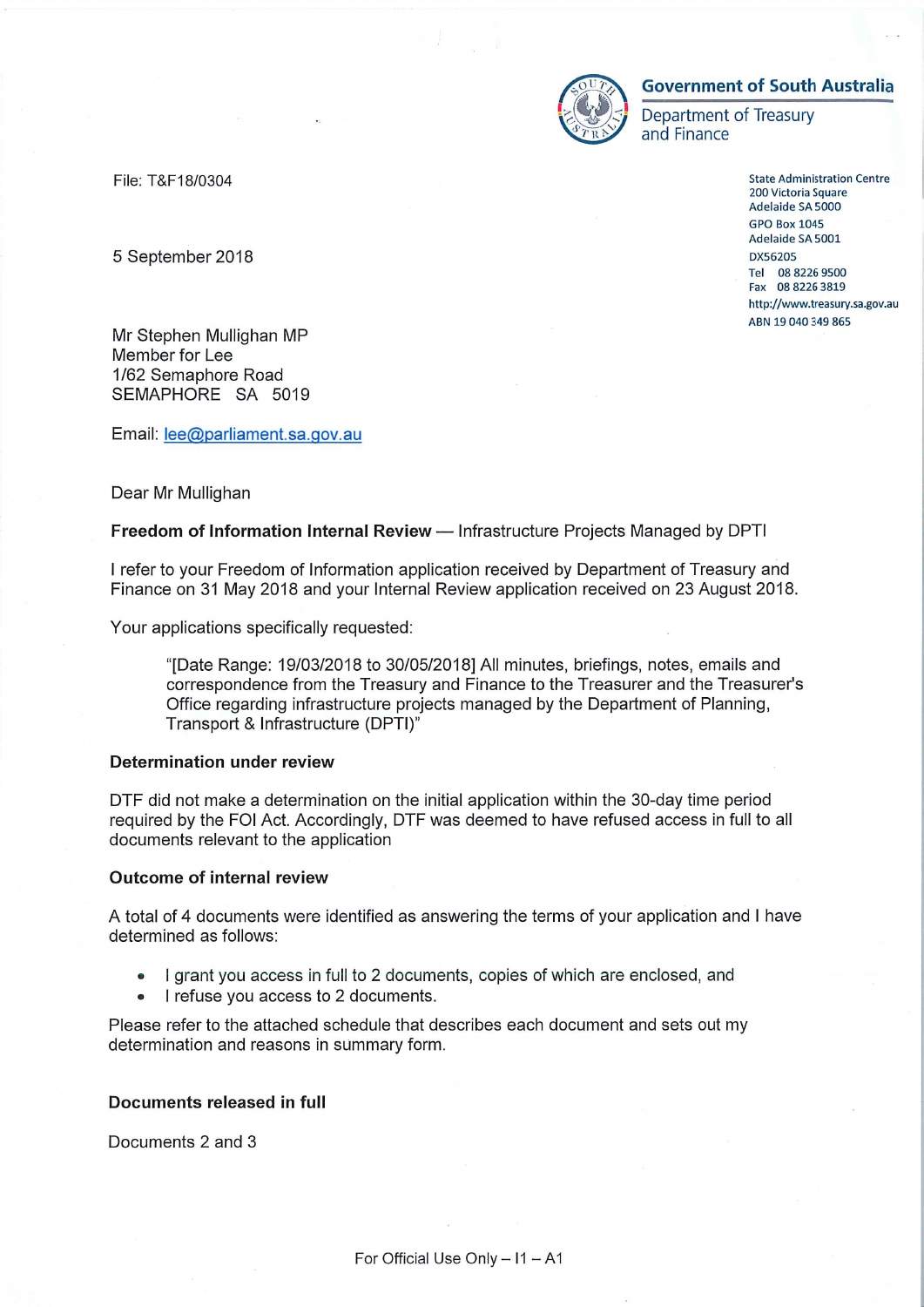## Documents refused in full

#### Documents 1

This document contains information which, if released, would disclose details concerning a deliberation or decision of Cabinet. I have therefore determined to exempt this document pursuant to clause 1(1)(e).

#### Document 4

This document was specifically prepared for submission to Cabinet. I have therefore determined to exempt this information pursuant to clause 1(1)(a).

#### **Exemptions**

#### Clause 1 - Cabinet documents

- $(1)$  A document is an exempt document -
	- (a) if it is a document that has been specifically prepared for submission to Cabinet (whether or not it has been so submitted); or ...
	- (e) if it contains matter the disclosure of which would disclose information concerning any deliberation or decision of Cabinet; or ...

Please note, in compliance with Premier and Cabinet Circular PC045 - Disclosure Logs for Non-Personal Information Released through Freedom of Information (PC045), DTF is now required to publish a log of all non-personal information released under the Freedom of Information Act 1991.

In accordance with this Circular, any non-personal information determined for release as part of this application, may be published on the DTF website. A copy of PC045 can be found at the following address: http://dpc.sa.gov.au/what-we-do/services-for-government/premier-andcabinet-circulars Please visit the website for further information.

#### **External review**

If you remain dissatisfied with this determination, you have the right to apply to the Ombudsman for external review under section 39 of the FOI Act. You have 30 days from the date on which you receive this letter to apply for an external review. If you have any questions about an application to the Ombudsman, please contact the office on (08) 8226 8699.

Yours sincerely

<u> 1). Hydel</u>

David Reynolds PRINCIPAL FREEDOM OF INFORMATION OFFICER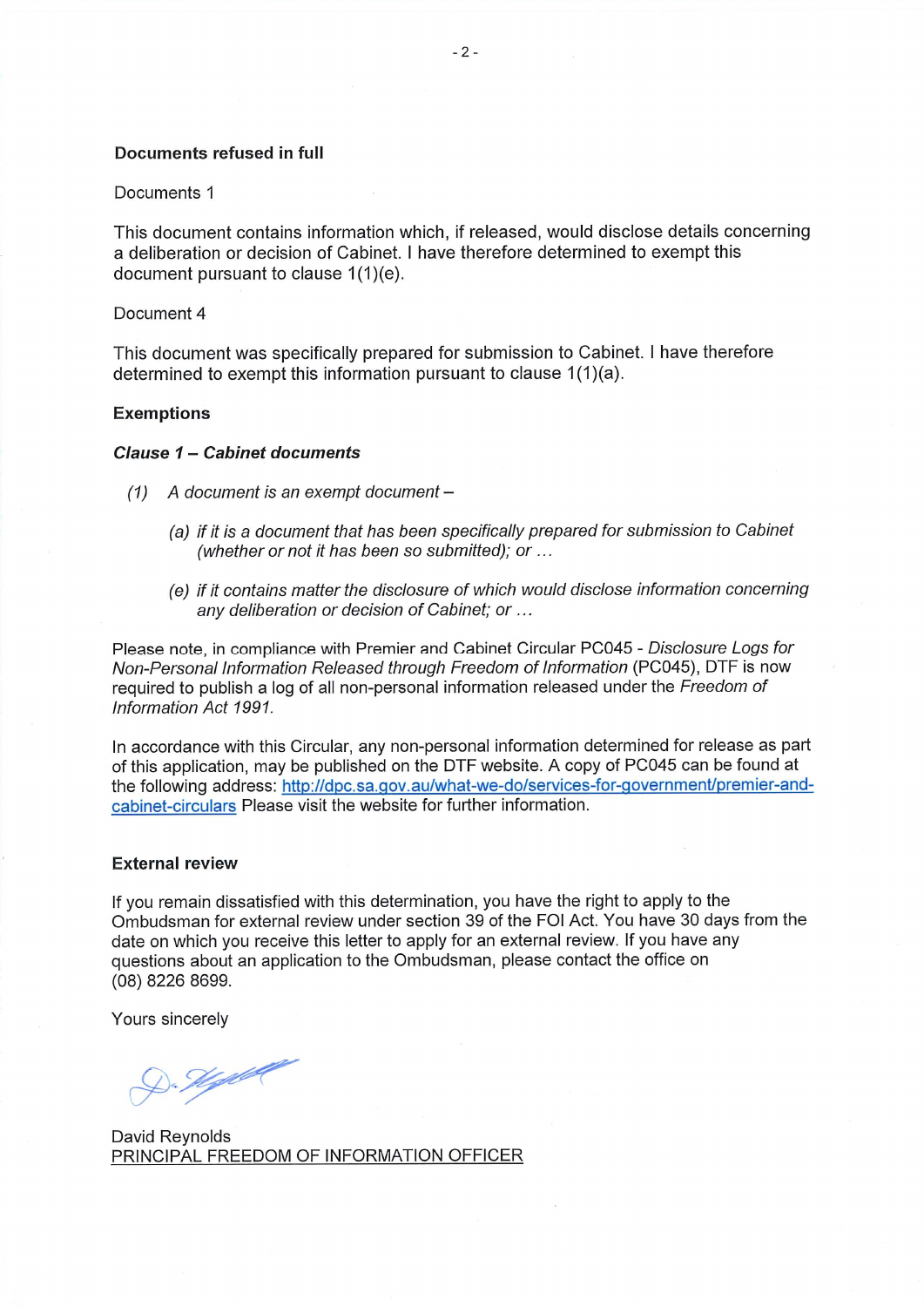# Schedule of Documents

T&F18/0304 - Mr Stephen Mullighan MP - " [Date Range: 19/03/2018 to 30/05/2018] All minutes, briefings, notes, emails and correspondence from the<br>Treasury and Finance to the Treasurer and the Treasurer's Office regarding i

 $\ddot{\phantom{a}}$ 

| Doc.<br>Do<br>$\frac{1}{2}$ | Date                    | Description of Document                              | pages<br>$#$ of          | <b>Determination</b> | Exemption Clause                                                                                                 |
|-----------------------------|-------------------------|------------------------------------------------------|--------------------------|----------------------|------------------------------------------------------------------------------------------------------------------|
|                             | 17/05/2018              | Minute - Commonwealth Infrastructure Grants          | rU                       | Refused in full      | deliberation or decision<br>information concerning<br>of Cabinet or Cabinet<br>$1(1)(e) -$ Contains<br>committee |
|                             | 18/05/2018<br>$1:36$ pm | tion contract<br>Email - FW: Gawler electrificat     |                          | Released in full     |                                                                                                                  |
| ო                           | 09/05/2018<br>12:55pm   | Email - Commonwealth project funding brought forward |                          | Released in full     |                                                                                                                  |
| $\overline{4}$              | undated                 | Agency Performance Report - May 2018                 | $\overline{\mathcal{C}}$ | Refused in full      | $1(1)(a)$ - Prepared for<br>Cabinet or Cabinet<br>committee                                                      |

 $\ddot{\phantom{a}}$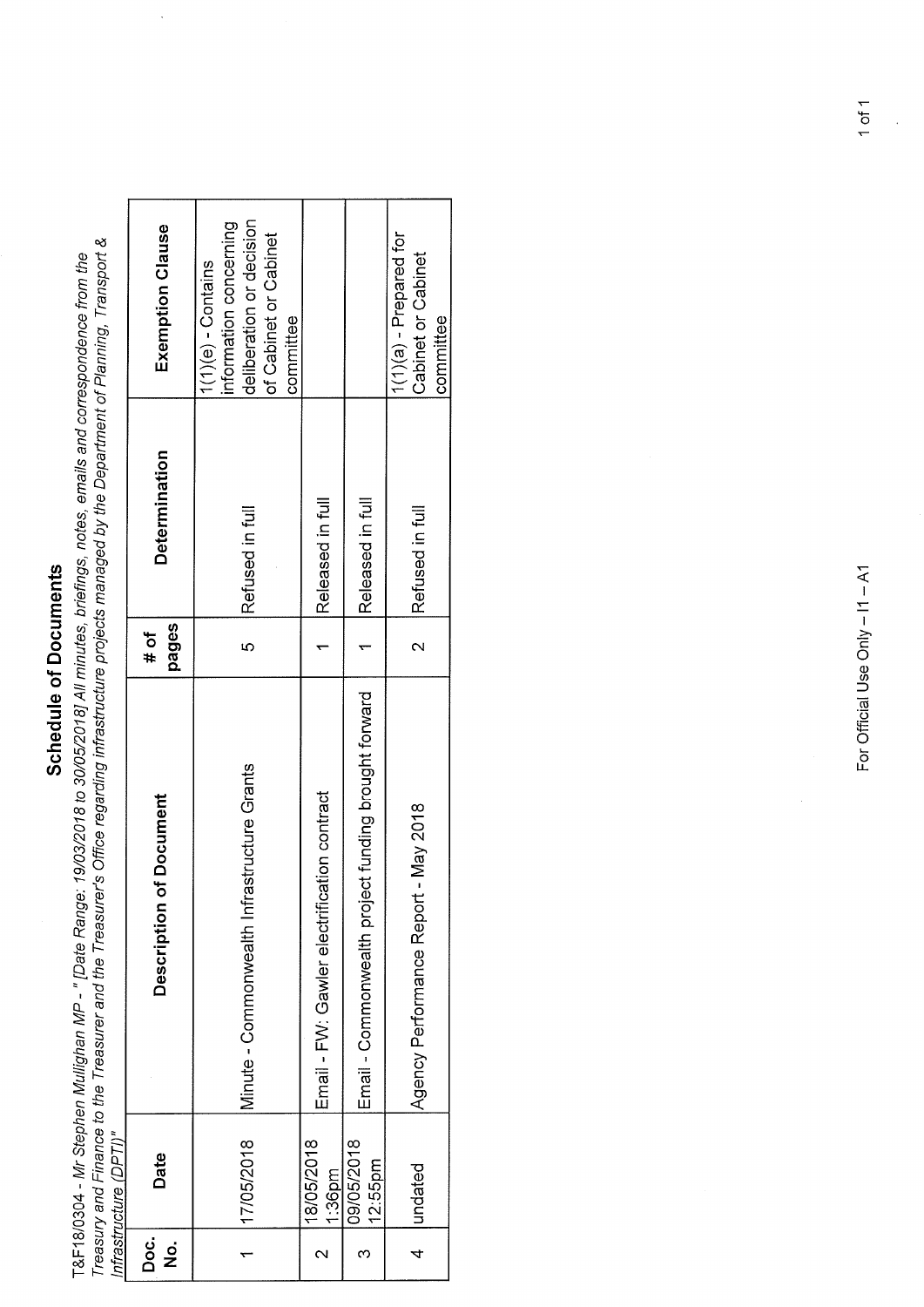# Blight, Tricia (DTF)

From: Blight, Tricia (DTF) Sent: Monday, 25 June 2018 1:36 PM To: Pan, Pamela (DTF) Subject: FW: Gawler electrification contract

For FOI request

From: Blight, Tricia (DTF) Sent: Friday, 18 May 2018 12:04 PM To: Robertson, Julian (DTF) <Julian.Robertson@sa.gov.au> Subject: Gawler electrification contract

Hi Julian

DPTI has advised that the option in the current Gawler electrification contract with LendLease for continuity of build (under the contract price obtained by competitive tender) needs to be exercised by 1 July 2018.

Therefore, DPTI would need to know by 30 June so they could advise the contractor that the Minister would be taking up the option.

Let me know if you need anything else. Tricia

# Tricia Blight

Director, Account Management | Budget, Analysis and Performance State Administration Centre, Level 7, 200 Victoria Square ADELAIDE SA 5000

t 842 90552 m 0448 400 120 | e tricia.blight@sa.gov.au | w treasury.sa.gov.au



Government of South Australia Department of Treasury and Finance





Information contained in this e-mail message may be confidential and may also be the subject of legal professional privilege or public interest immunity. If you are not the intended recipient, any use, disclosure or copying of this document is unauthorised.